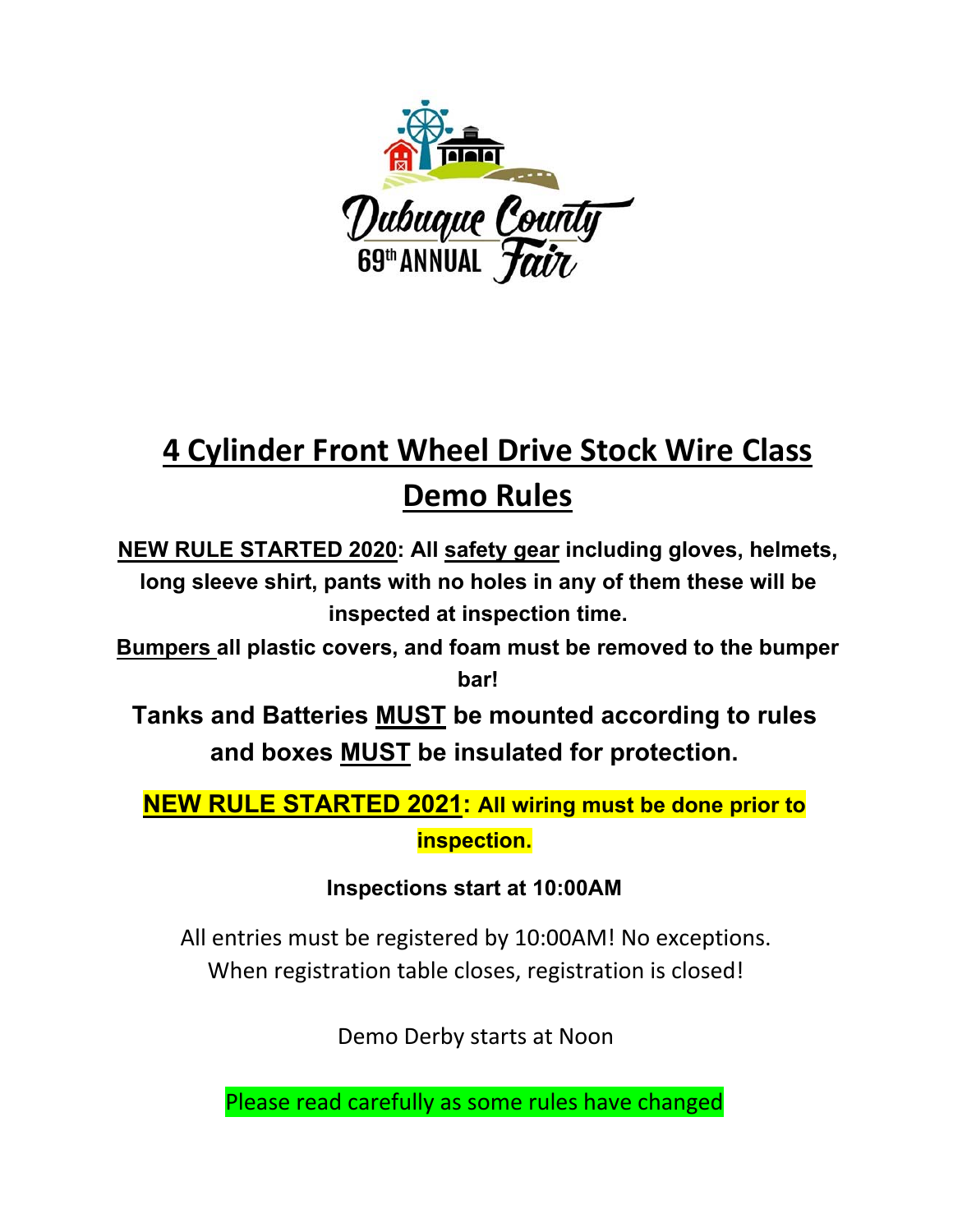**Driver Entry:** Entries are open to men and women. In interest of safety and in fairness to all competitors, the following rules and regulations will be enforced.

- 1. Previous demolition derby cars are allowed.
- 2. Driver must be 18 years of age or have a notarized permit from parent or guardian. In the event of any doubt, you must have a document stating proof of your age.
- 3. Driver must furnish his/her own car.
- 4. Driver may enter each class but will have to pay entry fee for each class and must have different car for each class.
- 5. Driver must sign in and pay entry fee prior to inspection or entry to track. Entry fee is \$20 per car and \$30 pit pass.
- 6. No one is to enter pit without pit pass. No one under 14 is allowed in pits. 14 years to 17 must have notarized minor release.
- 7. Truck, trailer, car must not enter track until car has passed inspection.
- 8. Absolutely no one is to enter track to save spots until car has passed inspection. First come, first get their spots in the pits. No exceptions.
- 9. NEW! All cars must go to impound, until cars are released.

## **Safety:**

1. All drivers must attend meeting in pit area prior to derby time.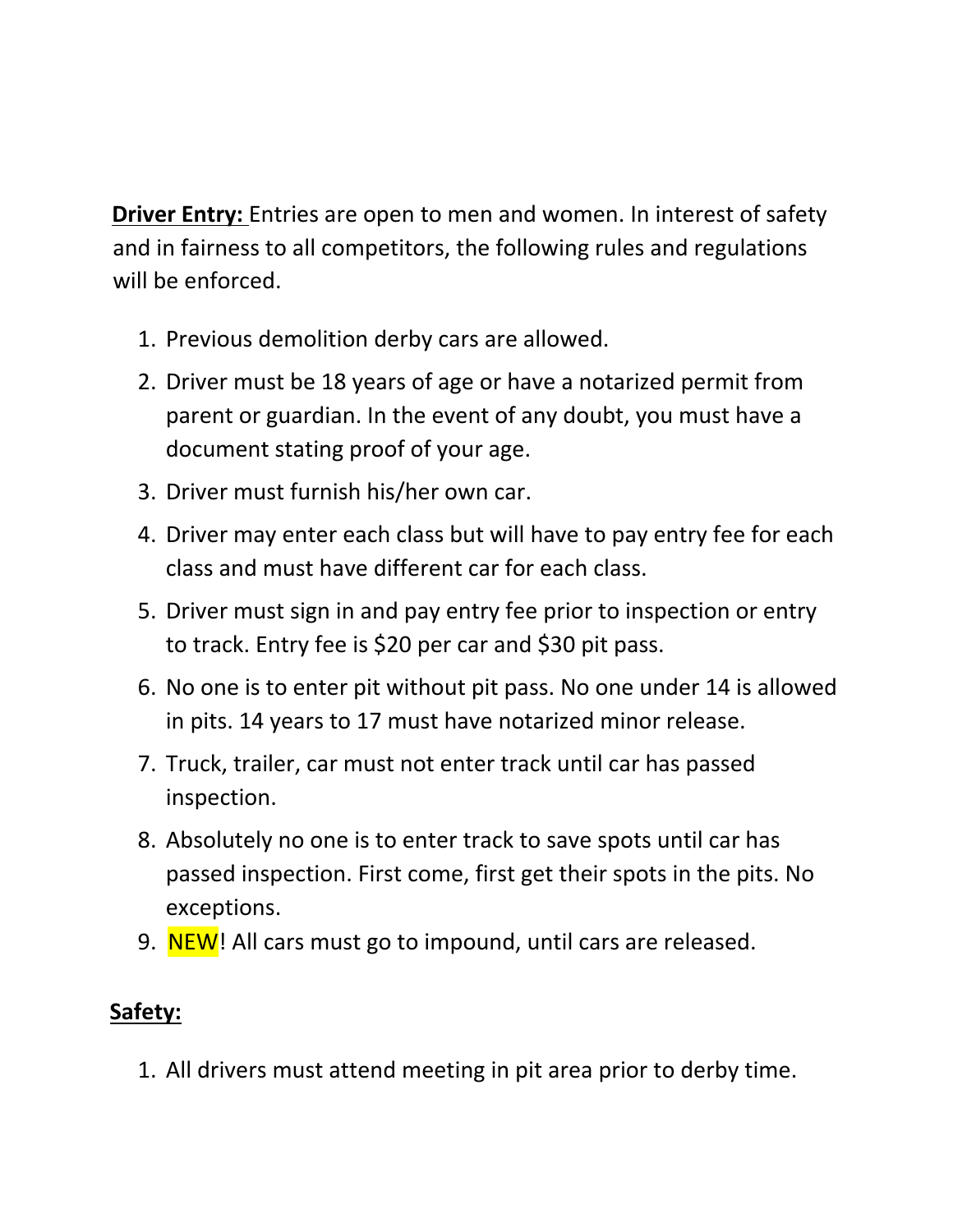- 2. Long sleeve shirts with no holes, full length pants with no holes, full shield helmet, gloves, and tennis shoes or boots must be worn during competition.
- 3. Operating seat belt mandatory. Must remain belted and wear a helmet at all times, until ok'd by officials or you will be disqualified.
- 4. Drivers must remain in his/her car until Ok'd by official to get out.
- 5. No driver or pit crew member, under the influence of liquor will be allowed to participate or enter the exhibition area.
- 6. No pit crew member allowed on track at any time.
- 7. Disconnection of all air bags is mandatory.

#### **Participation Regulations:**

- 1. No driver door hits. This will be strongly enforced.
- 2. Driver must maneuver forward or backward.
- 3. If driver does not hit another car within 1 minute, said driver shall be disqualified.

#### **Preparation of Car:**

- 1. Slogan, Advertising, or printing may be placed any place on car except front doors and above driver door. Number must be placed on front doors and name must be placed above driver's door.
- 2. Signs with number must be at least 24x24 mounted securely to roof, made of metal or plywood. NO LETTERS‐only numbers. First come, first get on numbers.
- 3. All glass, body molding, and stock gas tank must be removed.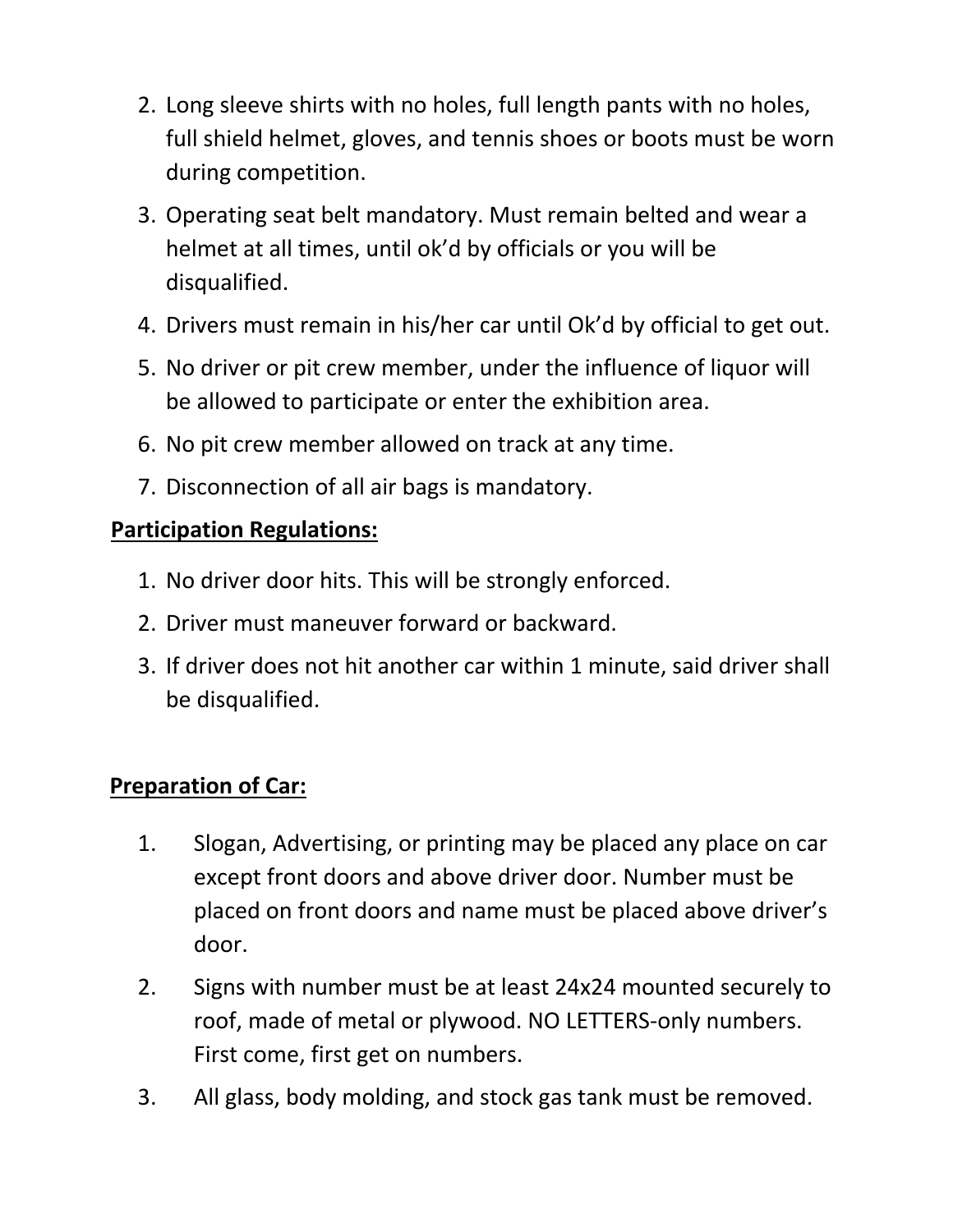- 4. Approved boat gas tank no larger than 6 gallons must be mounted in back seat in a solid wooden or steel container properly insulated and covered with removable lid. If box is made of wood: Must be made of 2x6 or 2x12 lumber not plywood. Container must be anchored to floor with one rachet strap over top to the floor with bolts.
- 5. Electric fuel pumps are allowed. Must be securely mounted. No ether or starting fluid allowed. All fuel lines must be hooked up properly and safely ran thru the fire wall.
- 6. Batteries must be removed from original location. Batteries must be mounted to passage side floor. No more than 2 automobile batteries allowed. They must be encased in either 2x6 or 2x12 wooden or steel box. Must be anchored with bolts thru floor firmly. Well insulated with cover. Steel boxes must have inside insulation, so batteries do not short out.
- 7. Absolutely NO WELDING except front and rear safety bars inside car.
- 8. 2 bars allowed inside car, no bigger than 2" in diameter. One allowed above dash from window post to window post. One allowed behind driver seat from door post to door post. No other supports allowed. These bars are ok to weld.
- 9. Bumper: Front bumper may be changed to an OEM 80's or newer front bumper. IF bumper is replaced with OEM 80's or newer, the length cannot exceed 4" past frame rail on either side. Rear bumper must stay factory. If OEM bumper is fiberglass, it can be replaced with OEM similar bumper equivalent in size.
- 10. NO welding or bolting of bumper shocks. No iron behind bumper shocks. Shocks must move freely upon impact.